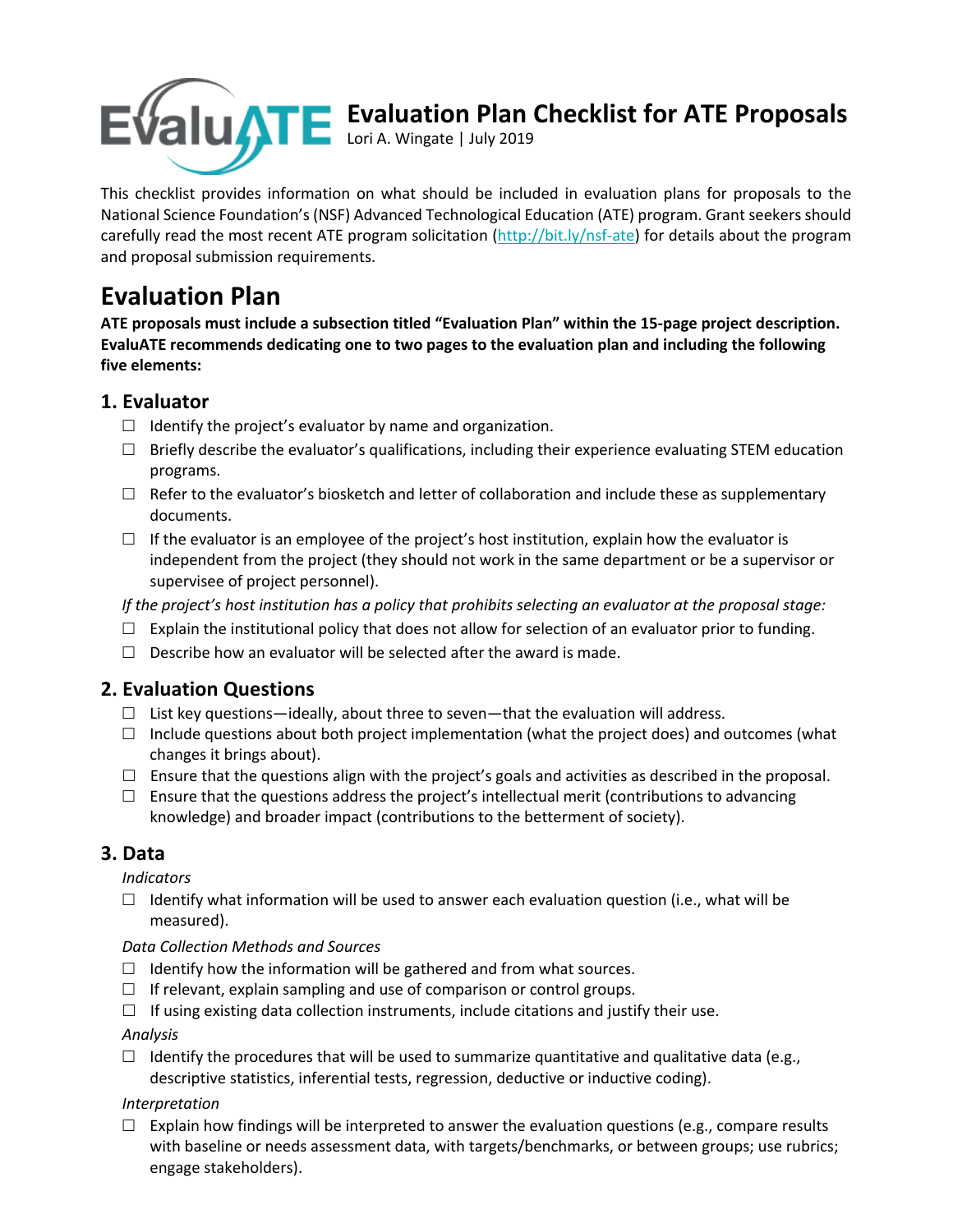## **4. Communication and Use of Results**

- $\Box$  Identify how evaluation results will be communicated to the project team (e.g., interim and annual reporting, presentations, feedback sessions).
- $\Box$  Note the frequency with which the evaluator will communicate with the project team (e.g., quarterly meetings or monthly conference calls).
- $\square$  Describe how evaluation results will be shared with external audiences who could benefit from the information (e.g., publications, conference presentations, newsletters).
- $\Box$  Identify how the evaluation results will be used to improve the project.

#### **5. Timeline**

 $\Box$  Identify when important evaluation activities—such as data collection, reporting, and dissemination of results—will take place. (This information may be included in the evaluation section or integrated into the overall project timeline.)

## **Evaluation in Other Proposal Sections**

**In addition to being placed in the Evaluation Plan section, information related to evaluation should appear in the following sections of the proposal:**

## **Results from Prior NSF Support**

If the ATE proposal's principal investigator (PI) or co-PI has received NSF funding within the past five years, the current proposal's project description must begin with a subsection titled "Results from Prior NSF Support." In this section, describe the specific achievements and outcomes of previously funded NSF projects related to the NSF review criteria of Intellectual Merit and Broader Impacts, with supporting evidence from the project's evaluation, if available.

## **Budget and Budget Justification**

The ATE program solicitation states that "funds to support an evaluator independent of the project must be requested." The evaluation budget should be consistent with the scope of the evaluation effort. Unless the evaluator is employed by the project's home institution, include the costs as "consultant services" or a "subaward" (there isn't a rule for which to use). Different requirements apply for each:

#### *Consultant Subaward*

- List the cost for the evaluation in the "Consultant Services" section of the budget.
- In the project's budget justification, include the following information for the evaluator:
	- Hourly or daily rate
	- Time commitment
	- Main tasks and deliverables

- List the cost for the evaluation in the "Subawards" section of the budget.
- Include the following items with the proposal:
	- o Separate evaluation budget in NSF format
	- o Separate evaluation budget justification
	- o Current and Pending Support form for evaluator

## **Data Management Plan**

Data management plans are required for all NSF proposals. These documents may be up to two pages long and are uploaded separately from the proposal's project description. They describe the data and other materials that will be generated by the project and how that information will be shared and preserved. The plan should address all data collected and products generated by the project, including those generated by the evaluation.